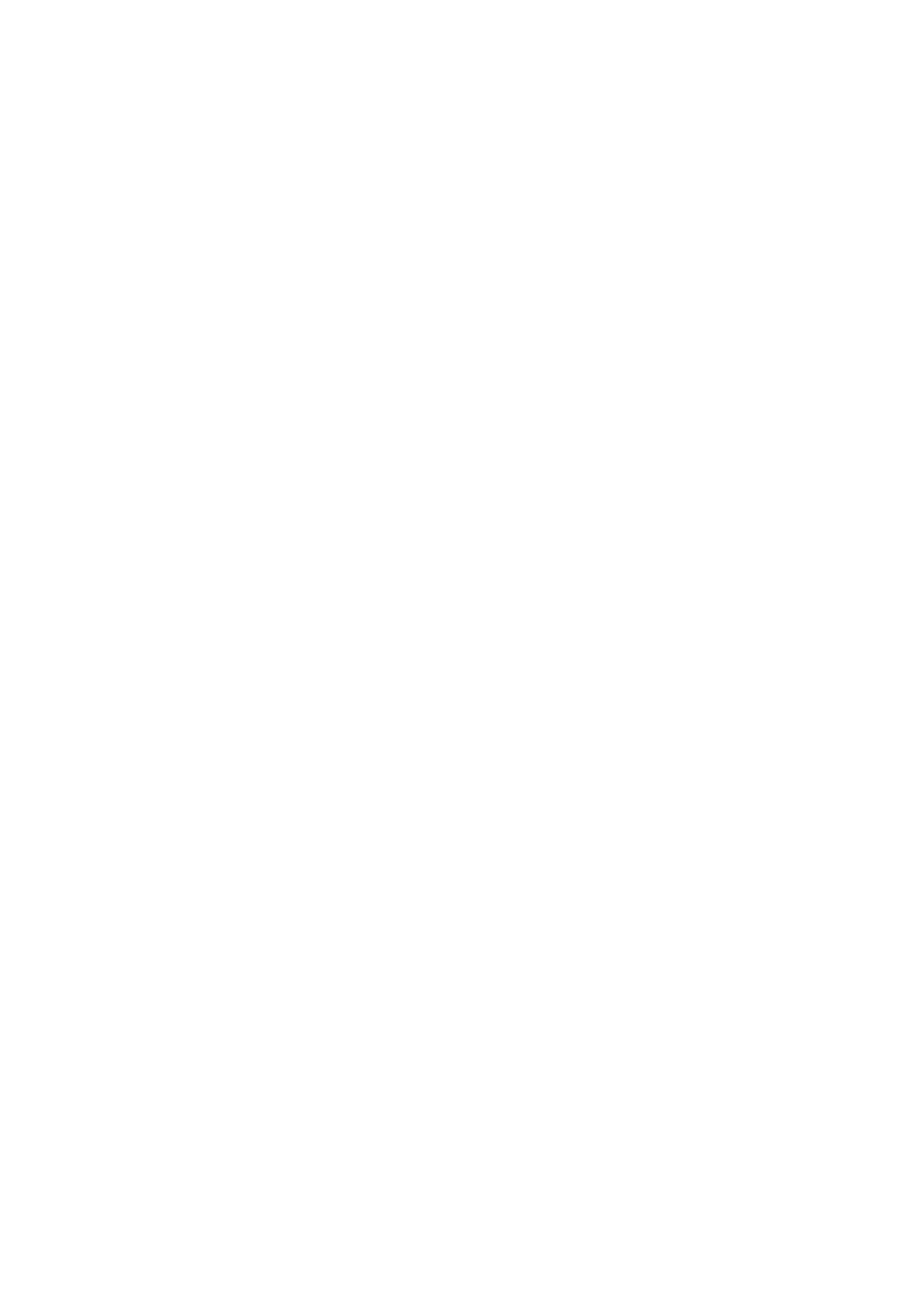PEMBREY SOLO PRACTICE PRACTICE - 5 LAP TIMES

| Lap            | Time                    |
|----------------|-------------------------|
|                |                         |
|                | <b>Eddie Whitehurst</b> |
|                | <b>START</b>            |
| 1              |                         |
| 2              | 1:08.403                |
| 3              | 1:07.255                |
| 4              | 1:05.938                |
| 5              | 1:05.937                |
| 6              | 1:06.459                |
| $\overline{7}$ | 1:06.801                |
| 8              | 1:08.250                |
|                | <b>FINISH</b>           |
| 9              | 1:06.084                |
|                |                         |
|                |                         |
|                | Edward Giles            |
|                | <b>START</b>            |
|                |                         |
| 1              |                         |
| 2              | 1:10.120                |
| C              | 1.10A97                 |

| 3 | 1:10.487      |
|---|---------------|
| 4 | 1:08.860      |
| 5 | 1:07.546      |
| 6 | 1:06.826      |
| 7 | 1:08.728      |
| 8 | 1:08.590      |
|   | <b>FINISH</b> |
| Q | 1:06.940      |
|   |               |

| <b>Grant Seymour</b> |               |  |  |
|----------------------|---------------|--|--|
|                      | <b>START</b>  |  |  |
|                      |               |  |  |
| 1                    |               |  |  |
| 2                    | 1:12,820      |  |  |
| 3                    | 1:12.020      |  |  |
| 4                    | 1:08.334      |  |  |
| 5                    | 1.08737       |  |  |
| 6                    | 1:07.159      |  |  |
|                      | <b>FINISH</b> |  |  |
|                      | 1:09.821      |  |  |

| Jodie Fieldhouse |               |  |  |
|------------------|---------------|--|--|
|                  | <b>START</b>  |  |  |
|                  |               |  |  |
| 1                |               |  |  |
| 2                | 1:08.064      |  |  |
| 3                | 1:07.343      |  |  |
| 4                | 1:06.018      |  |  |
| 5                | 1:07.775      |  |  |
| 6                | 1:06 470      |  |  |
| $\overline{7}$   | 1:05.595      |  |  |
|                  | <b>FINISH</b> |  |  |
| 8                | 1:04.115      |  |  |

11/06/2022 - 12/06/2022 / PEMBREY

| Lap            | Time          |
|----------------|---------------|
|                |               |
|                | John Dudman   |
|                | <b>START</b>  |
|                |               |
| 1              |               |
| 2              | 1:07.201      |
| 3              | 1:05.989      |
| 4              | 1:05.501      |
| 5              | 1:05.249      |
| 6              | 1:06.355      |
| $\overline{7}$ | 1:04.716      |
| 8              | 1:06.549      |
|                | <b>FINISH</b> |
| 9              | 1:04.744      |

| John Hogg     |
|---------------|
| <b>START</b>  |
|               |
| <b>FINISH</b> |
|               |

| John Kilcar   |          |  |
|---------------|----------|--|
| <b>START</b>  |          |  |
|               |          |  |
| 1             |          |  |
| 2             | 1:06.682 |  |
| 3             | 1:09.245 |  |
| 4             | 1:05.178 |  |
| 4             |          |  |
| <b>FINISH</b> |          |  |

| Lewis Jones    |               |  |  |
|----------------|---------------|--|--|
|                | <b>START</b>  |  |  |
|                |               |  |  |
| 1              |               |  |  |
| 2              | 1:03.741      |  |  |
| 3              | 1:04.376      |  |  |
| 4              | 1:03.317      |  |  |
| 5              | 1:02.376      |  |  |
| 6              | 1:01.989      |  |  |
| $\overline{7}$ | 1:05.357      |  |  |
|                | <b>FINISH</b> |  |  |
| 8              | 1:00.769      |  |  |
|                |               |  |  |

| <b>Lewis Rees</b> |          |  |
|-------------------|----------|--|
| <b>START</b>      |          |  |
|                   |          |  |
| 1                 |          |  |
| 2                 | 1:07.064 |  |
| 3                 | 1:07.172 |  |
| 4                 | 1:06.115 |  |
| 5                 | 1:05.945 |  |

| Lap | Time          |
|-----|---------------|
|     |               |
| 6   | 1:05.532      |
| 7   | 1:08.570      |
| 8   | 1:05.548      |
|     | <b>FINISH</b> |
| 8   |               |
|     |               |

| <b>Mark Hughes</b> |               |  |
|--------------------|---------------|--|
| <b>START</b>       |               |  |
|                    |               |  |
| 1                  |               |  |
| 2                  | 1:07.693      |  |
| 3                  | 1:07.236      |  |
| 4                  | 1:05.676      |  |
| 5                  | 1:04.764      |  |
| 6                  | 1:06 804      |  |
| $\overline{7}$     | 1:08.743      |  |
| 8                  | 1:06.593      |  |
|                    | <b>FINISH</b> |  |
| 9                  | 1:05.234      |  |

| <b>Mark Walker</b> |               |  |
|--------------------|---------------|--|
|                    | <b>START</b>  |  |
|                    |               |  |
| 1                  |               |  |
| 2                  | 1:06.758      |  |
| 3                  | 1:05.163      |  |
| 4                  | 1.06775       |  |
| 5                  | 1:05.957      |  |
| 6                  | 1:03.699      |  |
| 7                  | 1:06.053      |  |
| 7                  |               |  |
|                    | <b>FINISH</b> |  |

| <b>Michael Blank</b> |               |  |
|----------------------|---------------|--|
|                      | <b>START</b>  |  |
| 1                    |               |  |
| 2                    | 1:03.652      |  |
| 3                    | 1:01.229      |  |
| 4                    | 1:01.932      |  |
| 4                    |               |  |
|                      | <b>FINISH</b> |  |

| <b>Mike Merritt</b> |          |  |
|---------------------|----------|--|
| START               |          |  |
|                     |          |  |
|                     |          |  |
| 2                   | 1:08.374 |  |
| 3                   | 1:07.198 |  |
| 3                   |          |  |
| <b>FINISH</b>       |          |  |

11/06/2022 - 10:18 / Page 2/4<br>NG Timing Team  $\frac{\text{VOLA}}{\text{Nc}}$ 

Vola Timing (www.vola.fr) / Circuit Pro 5.0.27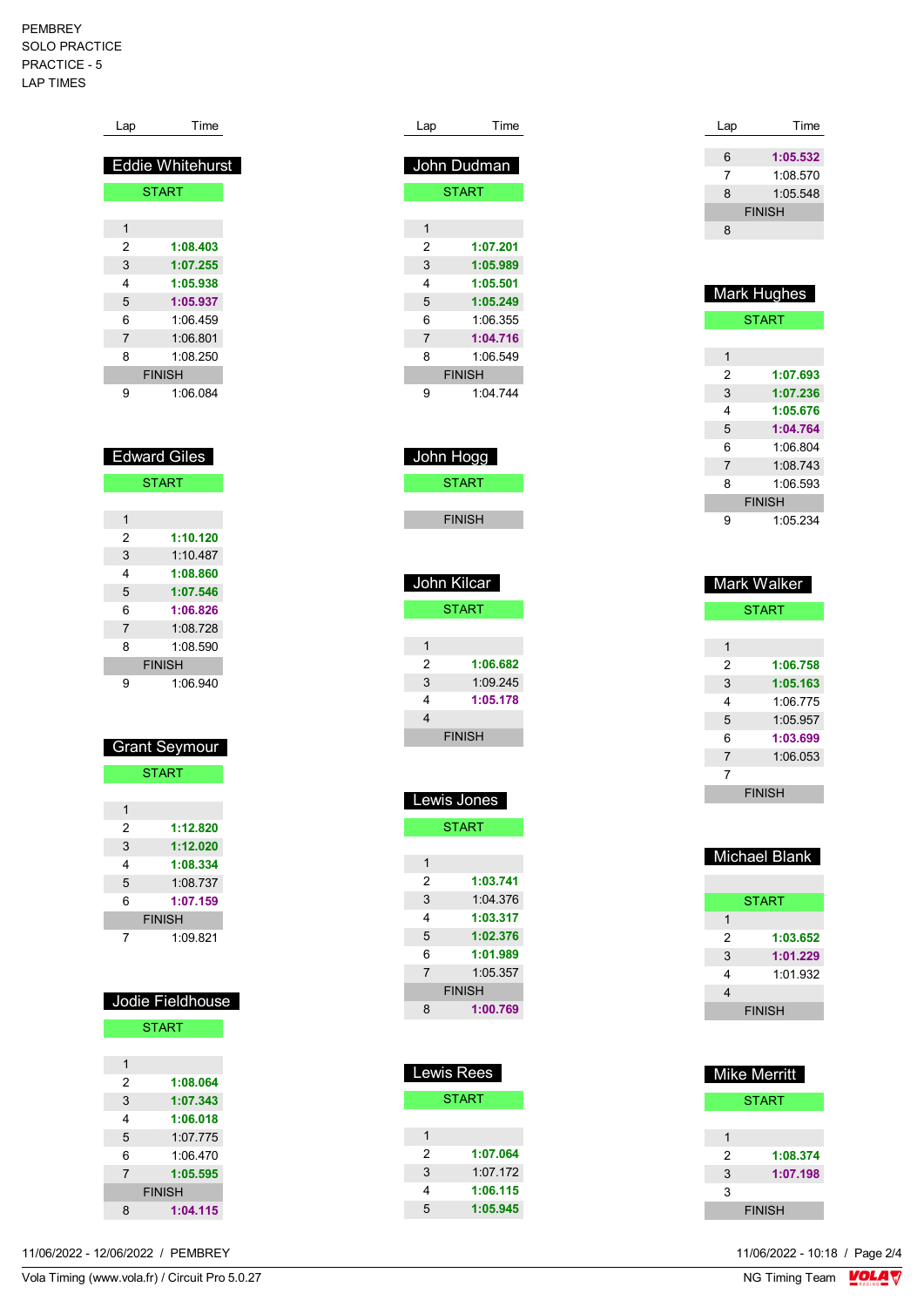#### PEMBREY SOLO PRACTICE PRACTICE - 5 LAP TIMES

| Lap         | Time          |
|-------------|---------------|
| Nick Vigors |               |
|             | <b>START</b>  |
| 1           |               |
| 2           | 1:10.252      |
| 3           | 1:09.626      |
| 4           | 1:08.152      |
| 5           | 1:08.005      |
| 6           | 1:08.615      |
| 7           | 1:08.975      |
| 7           |               |
|             | <b>FINISH</b> |

| <b>Nick Williamson</b> |               |  |
|------------------------|---------------|--|
|                        | <b>START</b>  |  |
|                        |               |  |
| 1                      |               |  |
| 2                      | 1:06.486      |  |
| 3                      | 1:05.432      |  |
| 4                      | 1.06019       |  |
| 5                      | 1.06.364      |  |
| 6                      | 1:04.247      |  |
| 7                      | 1.06416       |  |
|                        | <b>FINISH</b> |  |

|   | <b>Paul Gormlie</b> |
|---|---------------------|
|   | <b>START</b>        |
|   |                     |
| 1 |                     |
| 2 | 1:08.836            |
| 3 | 1.09.934            |
| 4 | 1:07.420            |
| 5 | 1:07.923            |
| 6 | 1:07.220            |
| 7 | 1:06.426            |

|  | <b>FINISH</b> |  |
|--|---------------|--|
|  |               |  |

| <b>Rhydian Jones</b> |               |  |
|----------------------|---------------|--|
| <b>START</b>         |               |  |
|                      |               |  |
| 1                    |               |  |
| 2                    | 1:07.708      |  |
| 3                    | 1:05.923      |  |
| 4                    | 1:06 897      |  |
| 5                    | 1:06.977      |  |
| 6                    | 1.06.868      |  |
| 6                    |               |  |
|                      | <b>FINISH</b> |  |

| Time               |
|--------------------|
|                    |
| <b>Ross Walker</b> |
| <b>START</b>       |
|                    |
|                    |
| 1:09.345           |
| 1:06.367           |
| 1:06.889           |
| 1:06.552           |
| 1:06.773           |
| 1:04.612           |
| 1:04.294           |
| <b>FINISH</b>      |
| 1:04.890           |
|                    |
|                    |
|                    |

| <b>Ryan Jones</b> |               |  |
|-------------------|---------------|--|
|                   | <b>START</b>  |  |
|                   |               |  |
| 1                 |               |  |
| 2                 | 1:10.237      |  |
| 3                 | 1:07.667      |  |
| 4                 | 1:05.171      |  |
| 5                 | 1:05.663      |  |
| 6                 | 1:06.546      |  |
| 7                 | 1:05.178      |  |
| 8                 | 1.07607       |  |
|                   | <b>FINISH</b> |  |
| 9                 | 1:04.124      |  |

|   | <b>START</b>  |
|---|---------------|
| 1 |               |
| 2 | 1:06.248      |
| 3 | 1:04.993      |
| 3 |               |
| 4 |               |
| 5 | 1.05420       |
| 6 | 1:04.306      |
| 7 | 1:03.230      |
|   | <b>FINISH</b> |
| 8 | 1:04.771      |

Samuel Mousley

| Scott Key |              |  |
|-----------|--------------|--|
|           |              |  |
|           | <b>START</b> |  |
| 1         |              |  |
| 2         | 1:04.597     |  |
| 3         | 1:02.458     |  |
| 4         | 1:02.446     |  |
| 5         | 1:02.109     |  |
| 6         | 1:01.861     |  |
| 6         |              |  |
|           |              |  |

| Lap | Time                 |
|-----|----------------------|
|     | <b>FINISH</b>        |
|     |                      |
|     |                      |
|     | <b>Scott McGuire</b> |
|     | <b>START</b>         |
|     |                      |
| 1   |                      |
| 2   | 1:05.676             |
| 3   | 1:04.534             |
| 4   | 1:04.335             |
| 5   | 1:04.945             |
| 6   | 1:04.343             |
| 6   |                      |
|     | <b>FINISH</b>        |

|   | <b>Simon Lewis</b> |
|---|--------------------|
|   | <b>START</b>       |
|   |                    |
| 1 |                    |
| 2 | 1:08.168           |
| 3 | 1:06.382           |
| 4 | 1:06.106           |
| 5 | 1:06.499           |
| 6 | 1:05.971           |
| 7 | 1:06.695           |
| 8 | 1:08.058           |
|   | <b>FINISH</b>      |
|   | 1:05.000           |

|                | <b>Terry Merritt</b> |
|----------------|----------------------|
|                | <b>START</b>         |
|                |                      |
| 1              |                      |
| 2              | 1:09.508             |
| 3              | 1:06.680             |
| 4              | 1:05.286             |
| 5              | 1:05.231             |
| 6              | 1:04.279             |
| $\overline{7}$ | 1:04.930             |
| 8              | 1:05.733             |
|                | <b>FINISH</b>        |
| 8              |                      |

|   | Thomas Pickford |
|---|-----------------|
|   | <b>START</b>    |
|   |                 |
| 1 |                 |
| 2 | 1:08.056        |
| 3 | 1:09.621        |
| 4 | 1:07.913        |
| 5 | 1:07.579        |
| հ | 1:08.279        |

11/06/2022 - 12/06/2022 / PEMBREY